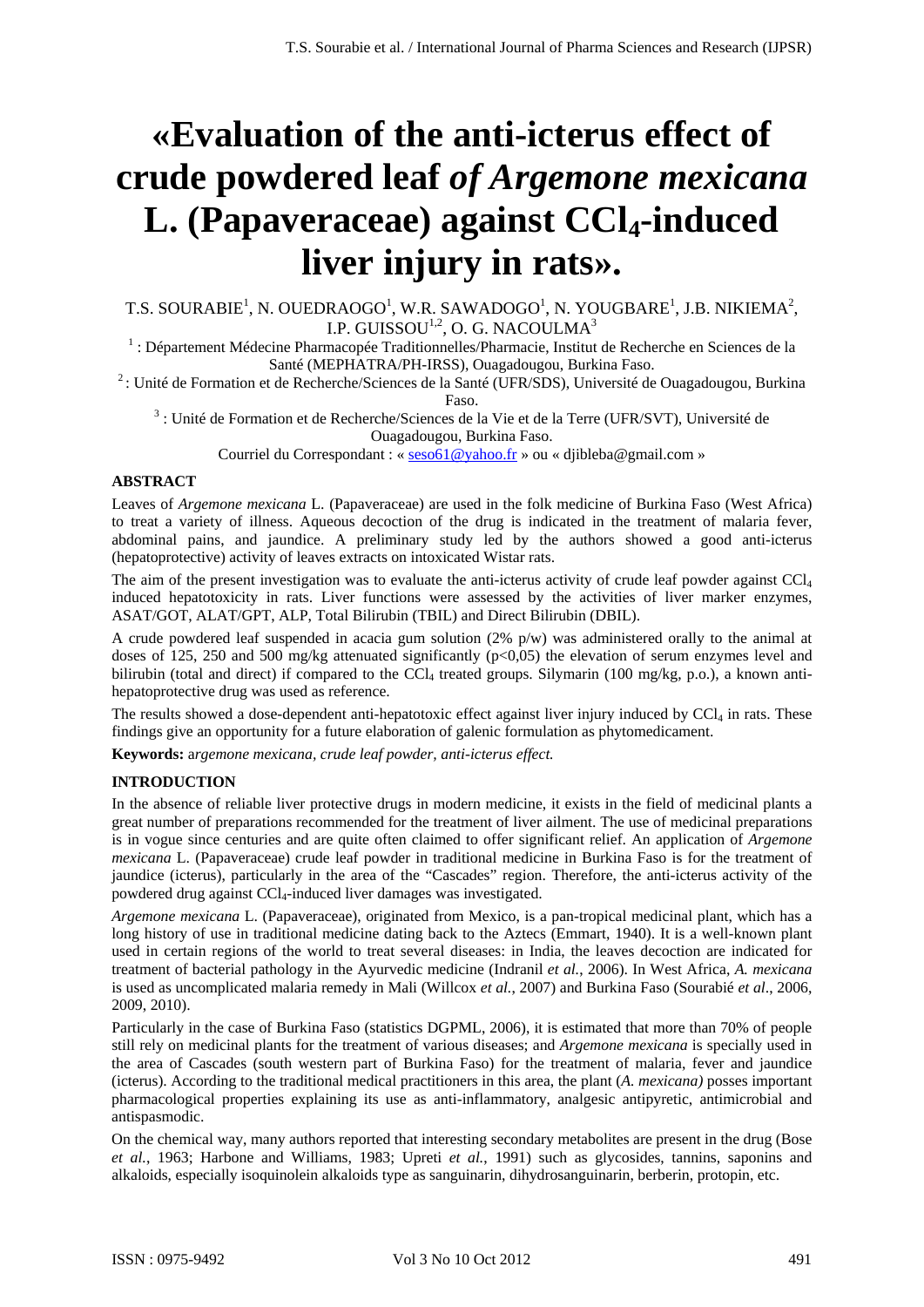Thus, the aim of this work was to evaluate the anti-icterus activity of the crude leaf powder on  $\text{CC}l_4$ -induced hepatic injury in rats in order to give an explanation about utilization of that plant in the folk medicine of Burkina Faso.

# **MATERIALS AND METHODS**

#### *Plant material*

*Argemone mexicana* leaves were collected in December 2004 in two villages (Beregadougou and Fabedougou), located about ten (10) to twelve (12) kilometers from Banfora (450 km from Ouagadougou, south western). A specimen sample of the drug, brought in Ouagadougou was firstly identified in the laboratory of Pharmacognosy (UFR/SDS, University of Ouagadougou). The identification of the specimen sample was also confirmed and certified by the botanical specimen preserved in the museum of Botany Department. The registration number of the specimen was HBNU 762

#### *Preparation of the Crude leaf powder*

The leaves after drying in the shade and under ventilation were crushed in order to obtain crude powder. This crude powder was later tamised in fine powder (diameter of particles; 100µm). During the test moment, this fine powder serving as drug will be suspended in in acacia gum solution (2% p/w) before administration to the rats.

#### *Experimental animals*

Male and female Wistar rats (200-230 g) were allotted into six groups of six animals each; they provided by the laboratory of CIRDES (360 km from Ouagadougou. Before the commencement of the experiments, the rats were acclimatized to laboratory conditions for one week. They were fed with standard rat feed and water ad libitum and kept in standard animal facility environment, temperature between 25 and 30°C, 12h light/12h dark (light cycle).

# *Drug and chemicals*

All the drug and chemicals used were of analytical grade. Silymarin was purchased from pharmaceutical officin; carbon tetrachloride was purchased by phytochemical laboratory; SGOT, SGPT, ALP and Direct Bilirubin (DBIL) were procured from Univers Biomedical Lab.

#### *Acute toxicity test*

The test groups of rats (six groups of 5 rats each) received orally the fine crude leaf powder suspended in acacia gum solution (2% p/w). Several doses of drug corresponding to each group were used: 250, 500, 1000, 2000 and 2500 mg/kg p.o. Control group received only the vehicle (2% w/v aqueous gum acacia) at the dose of 5 mL/kg.

After administration, all treated rats were kept for observation in order to detect signs of toxicity and mortality during 24h, 48h, 72h and beyond.

## *Animal treatment (anti-icterus test)*

The study of anti-icterus (hepatoprotective) properties due to the medicinal plants is characterized by a great variety of protocols (Fleurentin J., 1990). So for the present work, we adopted the method of Rao and Mishra (1998), Al-Qarawi *et al.*, (2003), which methods were appropriated to our laboratory context. For the experience, the rats were divided into six groups of six (06) animals each (n= 6 per group). Group I served as normal control and then received the vehicle (5mL/kg p.o.) during nine (09) days; Group II served as positive control intoxicated (CCl<sub>4</sub>), received equally every day the vehicle (0,5mL/kg, i.p.); Group III served as standard, (silymarin is given at a dose of 100 mg/kg); groups IV, V and VI received drug treatment corresponding respectively to the doses of 125, 250 and 500 mg/kg *per os*.

At the seventh day, the animals of all groups, excepted those of group I received carbon tetrachloride  $\text{CCI}_4$  (0,5) mL/kg, i.p.). At the end of experimental period corresponding to the tenth day, the rats were sacrificed after ether anesthesia. Blood samples were collected by direct cardiac puncture and kept in EDTA containing vials for 10 minutes, then it is centrifuged for 5-10 minutes at 2500 rpm.

The serum was collected and used for biochemical estimations like aspartate aminotransferase (AST/GOT), alanine aminotransferase (ALT/GPT), phosphatase alkaline (ALP), total bilirubin (TBIL) and direct bilirubin (DBIL) as per standard procedures, mainly those of Mukherjee *et al.*, (2002); Henry R.J., (1974), Enrique E. and Slivo R., (1926). Dosage of biochemical markers was done by an automate type Konelab 20. This instrument uses only specific reagents.

The results were expressed as percent hepatoprotective (anti-icteric) according to the formula of Al-Qarawi *et*   $al.$ , (2003). The percentage reduction of the hepatotoxin (CCl<sub>4</sub>) was calculated considering the enzyme level difference between the hepatotoxin-treated and the control group as 100% level of reduction

## **Statistical Analysis**

Results were presented as mean  $\pm$  SEM for all values; One way ANOVA was used to statistically analyzed the results followed by Student "t'' test. The level of significance if kept at P<0,05.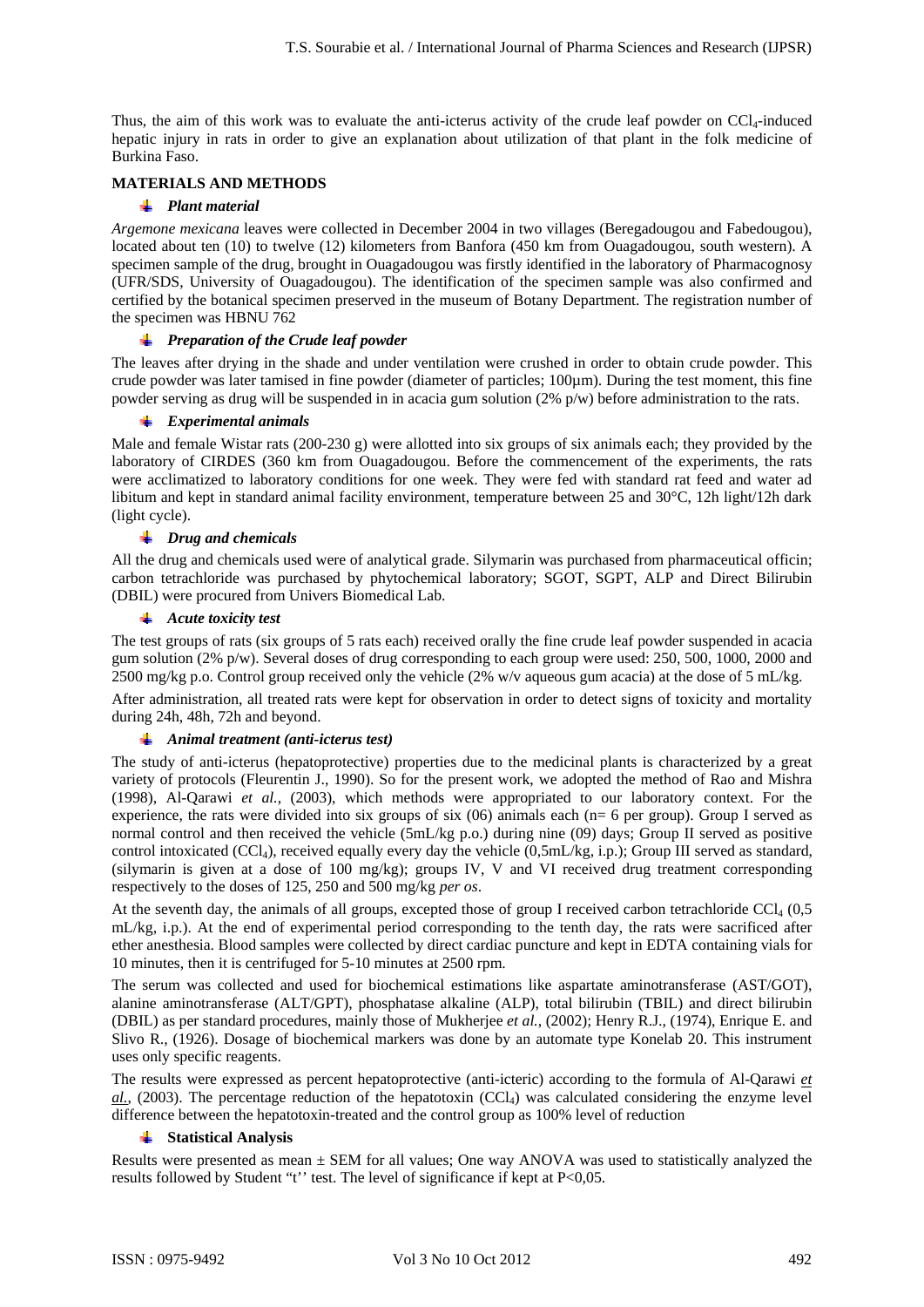# **RESULTS AND DISCUSSION**

#### ÷ *Results*

Phytochemical screening about crude powder leaf of *Argemone mexicana* L. showed in majority the same chemical principles as those revealed in the study of Sourabié (2009) and equally by Léga (2010). These chemical principles identified are summarized in **table 1.** Concerning the acute toxicity test, the suspension of the leaf powder did not show any mortality even at the dose of 2500 mg/kg b.wt (Sourabié *et al.*, 2009).

The effect of crude powdered leaf of *Argemone mexicana* L. on serum transaminases (GOT/AST; GPT/ALT), alkaline phosphatase (ALP), total bilirubin (TBil), and direct bilirubin (DBil) on  $\text{Cl}_4$ -intoxicated rats are summarized in **table 2**. There was significant  $(p<0,01)$  increase in serum GOT (AST), GPT (ALT) and ALP levels in CCl<sub>4</sub>-intoxicated group (group II) if compared to the normal control group (group I).

The effect of crude powdered leaf (*Argemone mexicana)* on total bilirubin (TBil) and direct bilirubin (DBil) are equally shown in table 2. For the two parameters, there was significant ( $p<0.05$ ) elevation of total bilirubin and direct bilirubin in the serum of  $\text{CCl}_4$  intoxicated groups (group II) when compared to normal control group (group I). The crude leaf powder (suspension) in the different doses (125, 250 and 500 mg/kg b.wt) reduced the levels of total and direct bilirubin (table 2).

#### 辈 *Pharmacological profile of the anti-icterus effect*

In order to define how the anti-icterus effect is exhibited, we have determined the "hepatoprotective power" (HP) of the drug from the five (05) investigated biochemical parameters. This has been done in order to know if the anti-icterus effect is *dose-dependent* or not. The hepatoprotective power (H.P.) is calculated according to the following formula:

 $H.P.$ (%) = percent reduction of  $[GOT+GPT+ALP+TBIL+DBIL]/5$ 

where **H.P**.= hepatoprotective power" of the drug at the dose considered, expressed in mean percentage (%) of reduction.

**GOT:** glutamic oxalacetic transaminase; **GPT:** glutamic pyruvic transaminase; **ALP:** alkaline phosphatase

## **TBIL:** total bilirubin; **DBIL:** direct bilirubin

**[GOT+GPT+ALP+TBIL+DBIL] =** the amount of reduction percentage of the 5 investigated biochemical parameters.

The results of Hepatoprotective Power (HP), compared to that of silymarin showed a dose-dependent antiicterus profile about the crude powdered leaf of *Argemone mexicana* Linn. (**table 2,**).

Results presented in table 3 showed effectively presence of anti-icterus effect exerted by the leaf powder. The pharmacological action is present on all the biochemical parameters studied. If compared with silymarin (100 mg/kg), the Hepatoprotective Power of the crude powdered leaf of *Argemone mexicana* Linn. is increased when the dose administered to the rats becomes more and more higher. These results confirm the dose-dependent property that characterizes the crude powdered leaf of *Argemone mexicana* Linn.

#### $\pm$ **Discussion**

Protection against CCl<sub>4</sub>-induced liver injury has been taken as a test for potential anti-hepatotoxic (hepatoprotective) agent by several investigators (Sha *et al.*, 2009; Sanmugapriya (2006). Furthermore the changes associated with CCl<sub>4</sub>-induced liver damage are similar to that of acute viral hepatitis (Suja et al., 2004); so CCl<sub>4</sub>-mediated hepatotoxicity was chosen as the experimental model.

Moreover, the ability of a hepatoprotective drug (as the crude powdered leaf of *Argemone mexicana* L.) to reduce the injurious effects or to preserve the normal hepatic physiological mechanism, that have been disturbed by a hepatotoxin (CCl<sub>4</sub>; 0,5 mL/kg i.p.), is the index of its protective effect according to Yudav and Dixit (2003).

In the present work, the increase of the levels of serum markers GOT, GPT, ALP and Bilirubin (total and direct) are the signs which showed significant hepatic damage in CCl4 intoxicated rats (group II) as shown in **table 2**. This hepatic injury can be attributed to the structural integrity damage of liver, because these enzymes have a cytoplasmic location and released into circulation after cellular damages, indicating development of hepatotoxicity according to Sallie *et al.*, (1991). Carbon tetrachloride  $(CCI<sub>4</sub>)$  is the main responsible of that toxicity which causes multiple damages in the liver. Its toxicity is due to the metabolites particularly the *trichloromethyl* (**.CCl<sub>3</sub>**) and the derivative *trichloromethylperoxyde. These two* metabolites are generated by the intermediate of cytochrome  $P_{450}$  hepatic oxidase.

Thus, these free radicals can alkylate cellular proteins and other macromolecules with a simultaneous attack on polyunsaturated fatty acids in the presence of oxygen, to provide lipids peroxides, leading to liver damage (Sarada *et al.*, 2012; Sanmugapriya *et al.*, 2006; Bishayee *et al.* 1995). Hepatocellular necrosis leads to elevation of the biochemical serum enzymes levels, which are released from the liver into blood (Ashok *et al.*, 2002).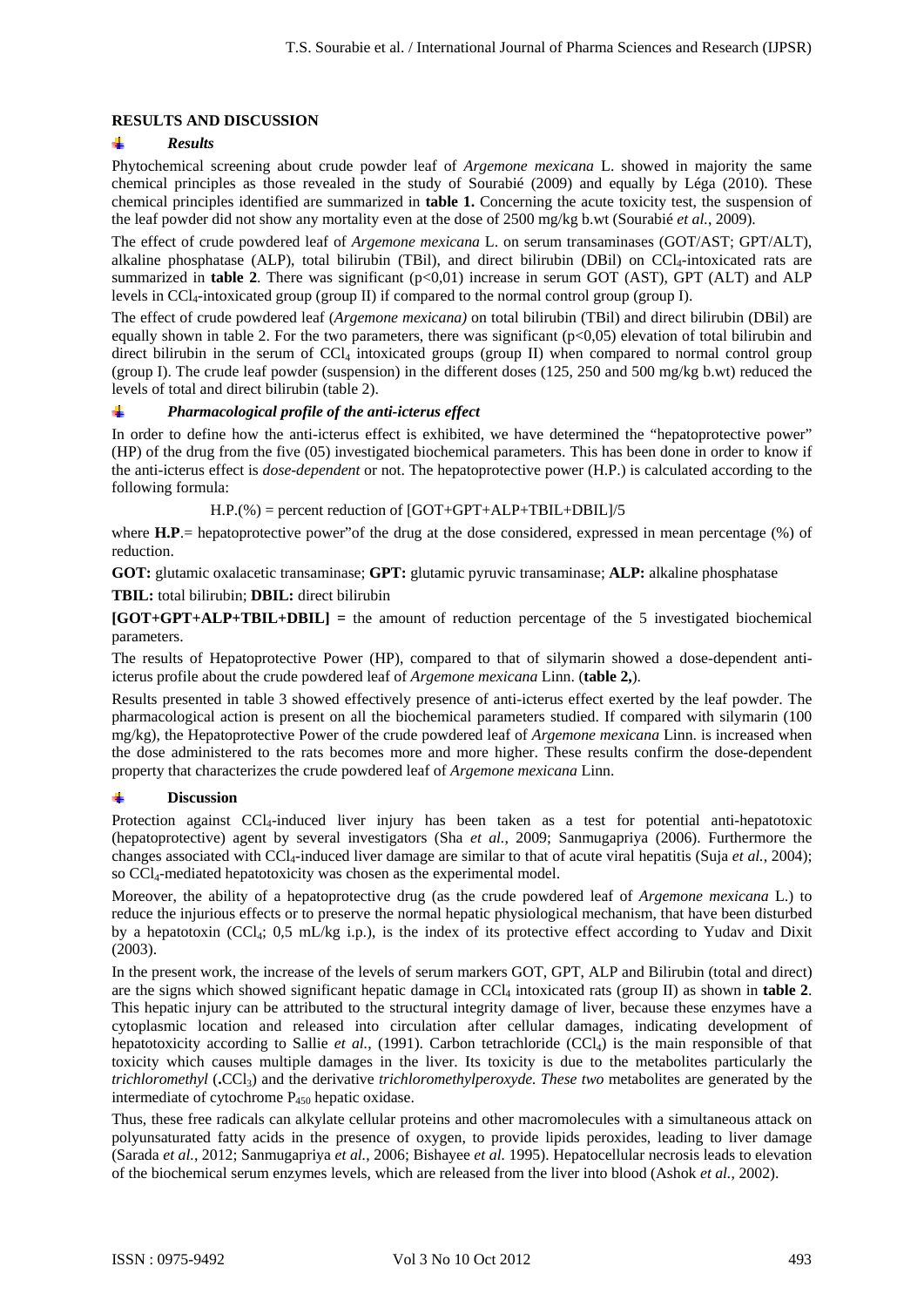So, increased levels of GOT, GPT, ALP and serum bilirubin (TBil and DBil) can be considered as conventional indicators of liver injury according to Achliya *et al.*, (2004).

The results of our study revealed a significant increase of the activities of GOT, GPT, ALP and serum bilirubin levels on exposure to CCl4, indicating considerable hepatocellular damage. On the other hand, oral administration of crude powdered leaf to the intoxicated rats attenuated the increased levels of the serum enzymes, produced by  $\text{CC}l_4$  and caused a subsequent recovery towards normalization like that of silymarin treatment.

This normalization of serum biochemical markers by crude powdered leaf of *A. mexicana* suggests that it is able to condition the hepatocytes so as to protect the membrane integrity against  $\text{Cl}_4$ -induced leakage of biochemical marker enzymes into the blood plasma. We can affirm with great certitude that the above changes can be considered as an expression of the functional improvement of hepatocytes.

Concerning the mechanism of action of the anti-hepatotoxic effect exhibited by the crude powdered leaf of *Argemone mexicana*, it can be attributed to the phytochemical components highlighted in the powdered suspension extracts. Effectively, according to Rathi *et al.* (2008) protopin, one of the isoquinoleic alkaloids of *A. mexicana* exerts an inhibition action on lipid peroxides formation. And it has been known that lipid peroxidation is one of the important steps of  $\text{CC}l_4$  metabolisation leading to the degradation of hepatocytes cells membranes. The mechanism of the anti-icterus effect can also be due to some phytoconstituents as sugars and glycosides present in the drug (Table 1). These components according to Chiu *et al.*, (1992) and Ye *et al.*, (2001) derived from polysaccharides that some of them have been well documented in literature about their anti-hepatotoxic property.

The inhibition of lipid peroxidation by protopin creates a good condition for liver protection against CCl4 intoxication that is known to cause many important damages to the liver. Finally, the mechanism of action exerted by protopin (isoquinoleic alkaloïd of *A. mexicana*) is similar to that of silymarin, considered as an inhibitor of cytochrome P450 (Sarada K. *et al*., 2012). The inhibitory role of silymarin was effectively confirmed by Letteron P. *et al.*, (1990) concerning the metabolism of Carbon tetrachloride (CCl<sub>4</sub>).

Silymarin inhibits the hepatic oxidase  $\text{CYP}_{450}$  (Cytochrome P<sub>450</sub>), the main enzyme responsible for the activation of carbon tetrachloride (CCl4) transformation into its metabolites notably radical *trichloromethyl* which leads to *trichloromethylperoxyde,* free radical. This derivative free radical (*trichloromethylperoxyde*) plays a great role in the lipids peroxidation leading to liver damage.

The present work is of a great interest by the results obtained; in fact, the anti-icterus effect revealed by the leaf powder is similar to those shown by leaves extracts (Sourabié *et al.*, 2012). And chemically, the phytoconstituents revealed in the crude powder leaf are practically the same discovered in the lyophilized extracts; this means that it is possible to administrate directly the powdered form of the drug to the patients. Another interest provided by these results is that the traditional medical practitioner can propose the powdered form of the drug for the treatment of their patients. By this way, the decoction step is avoided and this constitutes an advantage on therapeutic way.

Finally for the researchers in the domain of medicinal plants, these findings provide a good opportunity to apply the results of fundamental research into applied one. In the case of the crude powdered leaf of *A. mexicana* Linn., it is possible to make a galenic formulation of the drug powder in order to elaborate a Traditional Ameliorated Medicament (TAM) called also Phytomedicament. The presentation in capsule form of this phytomedicine can follow the same procedure of formulation as FACA capsules, a phytomedicine produced by the Research Institut of Health Service (IRSS) and which is used in the treatment of acute crisis of sickly cell disease (drepanocytosis).

# **CONCLUSION**

The results of the present work showed the anti-icterus (anti-hepatotoxic) effect of crude powdered leaf of *Argemone mexicana* L. (Papaverceae) in dose-dependent manner similar to those of lyophilized extracts of the same drug. These results are very interesting since they constitute a good example for applied research by the elaboration of phytomedicine available for the treatment of icterus disease. Finally, our study gave a scientific basis to the traditional use of different parts of *Argemone mexicana* Linn. in Burkina folk medicine.

## **REFERENCES**

- [1] A.A. Al-Qarawi, M.A. Al-Damegh and S.A. El-Mougy, 2003 Hepatoprotective influence of Adansonia digitata Pulp. Journal of Herbs, Spices and Medicinal Plants, Vol. 10(3).
- [2] Achliya G.S., Wadodkar S.G., Dorle A.K. 2004 Evaluation of hepatoprotective effect of Amalkadi Ghrita against carbon tetrachloride induced hepatic damage in rats. Journal of Ethnopharmacology, 90, 229-232.
- [3] Ashok Shenoy K., Somayaji S.N., Bairy K.L. 2001 Hepatoprotective effect of Ginkgo biloba against carbon tetrachloride induced hepatic injury in rats. Indian Journal of Pharmacology, 33, 260-266.
- [4] Bishayee A., Sarkar A., Chatterjee M. 1995 The hepatoprotective activity of Carrot (Daucus carota L.) against carbon tetrachloride intoxication in mouse liver. Journal of Ethnopharmacology, 47, 69-74.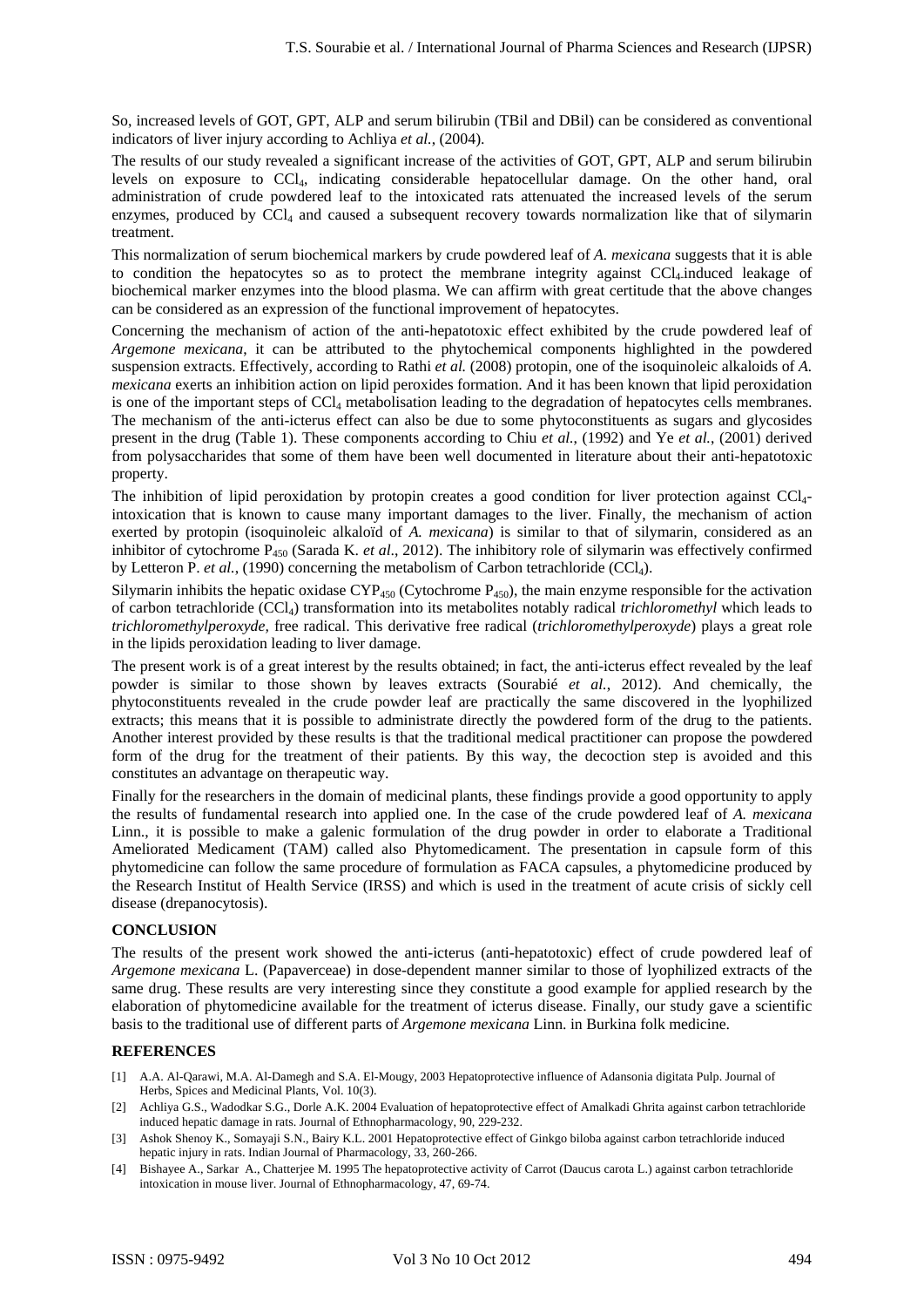- [5] Chiu H.F., Lin C.C., Yen SM. H., Wu P.S., Yang C.Y. 1992 Pharmacological and pathological studies on hepatic protective crude drugs from Taiwan (V): the effects of Bombax malabarica and Scutellaria rivularis. American Journal of Chinese Medecine, 20, 257- 264.
- [6] DEMBELE S. Myriam 2001 Etude pharmacothérapeutique du Phytomédicament antidrépanocytaire FACA : propriétés pharmacologiques chez l'animal et efficacité thérapeutique chez l'enfant drépanocytaire au CHN-YO de Ouagadougou. Thèse de Doctorat en Pharmacie, Université de Ouagadougou, n° 18.
- [7] Emmart E.W. 1940 The Badianus Manuscript : an Aztec Herbal of 1552. John Hoptkins Press : Baltimore, MD.
- [8] Enrique E., Slivo R. 1926 New methods for determination of the bilirubin content of serum and duodenal juices. BiochemZ, 169:152-160.
- [9] E. Sanmugapriya, S. Venkataraman 2006. Studies on hepatoprotective and antioxidant actions of Strychnos potatorum Linn. seeds on CCl4-induced acute hepatic injury in experimental rats. Journal of Ethnopharmacology, 105 (2006), 154-160.
- [10] Fleurentin J. Joyeux M. 1990 Les tests in vivo et in vitro dans l'évaluation des propriétés antihépatotoxiques des substances d'origine naturelle. Actes du Ier Colloque Européen d'Ethnopharmacologie. Metz, 22-25 mars 1990.
- [11] Henry R.J., 1974 Clinical Chemistry, principles and techniques. Harper and Row New York p.407-421
- [12] Indranil B., Soroj K.C., Soumendranath C., Goutam C. 2006. Antibacterial potentiality of Argemone mexicana solvent extract against some pathogenic bacteria. Mem. Inst. Oswaldo Cruz, Rio de Janeiro, 101 (6): 645-648.
- [13] K. Sarada, R. Jothibai Margret and V.R. Mohan 2012 Hepatoprotective and antioxidant activity of ethanol extracts of Naringi crenulata (Roxb) Nicolson against CCl4-induced hepatotoxicity in rats. IJPSR, Vol. 3(3): 874-880.
- [14] Letteron P., Labbe G., Degott C., Berson A., Fromentry B., Delaforge M., Larrey D. 1990 Mechanism for the protective effects of Silymarin against carbon tetrachloride induced lipid and hepatotoxicity in mice. Evidence that Silymarin acts both as an inhibitor of metabolic activation and as a chain-breaking antioxidant. Biochemical Pharmacology, 1990; 39: 2027-2034.
- [15] Mukherjee P.K. 2002 Quality control of herbal drugs. An approach to evaluation of botanicals. Ist edition, Business Horizons, New Delhi, p. 178-193, 459.
- [16] Rao K.S., Mishra S.H. 1998 Hepatoprotective activity of Inula racemosa root. Fitoterapia, 68(6): 510-514.
- [17] Rathi A., Srivastava A.K., Shirwaikar A., Rawat A.K.S., Mehrotra S. 2008 Hepatoprotective potential of Fumaria indica Pugsley whole plant extracts fractions and an isolated alkaloid protopine. Phytomedicine, 15: 470-477.
- [18] Sallie R., Tredger J.M., William R. 1991 Drugs and the liver. Part I. "Testing liver function". Biopharm Drug Disp; 12, pp.251-259.
- [19] Shah P.A., Parmar MY, Thakkar V.T., Gandi T.R. 2010 Protective effect of Hordeum vulgare Linn. on acetaminophen-induced Liver Damage. J. Young Pharm, Vol 1, N° 4, 336-340.
- [20] Sourabié T.S., Nikiéma J.B., Nacoulma O.G., Guissou I.P., 2006 Etudes préliminaires du pouvoir antihépatotxique d'une plante de la pharmacopée burkinabé préconisée dans le traitement traditionnel de la jaunisse : cas d'Argemone mexicana L. (Papaveraceae). J. Soc. Path. Exot., 2-3 nov. Ouagadougou.
- [21] Suja S.R., Latha P.G., Pushpangadan P., Rajasekharan S. 2004 Evaluation of hepatoprotective effects of Helminthostachys zeylanica (L) Hook against carbon tetrachloride induced liver damage in Wistar rats. Journal of Ethnopharmacology, 92, 61-66.
- [22] T.S. Sourabié, H.M. KONE, J.B. Nikiéma, O.G. Nacoulma and I.P.Guissou, 2009 Evaluation of the antihepatoxic effect of Argemone mexicana leaf extract against CCl4-induced hepatitis injury in rats. Int. J. Biol. Chem. Sci. 3(6): 1499-1503, December 2009.
- [23] T.S. Sourabié, J.B. Nikiéma, I. Léga, O.G. Nacoulma et I.P.Guissou, 2010. Etude in vitro de l'activité antibactérienne d'extraits d'une plante de la pharmacopée burkinabé : cas d'Argemone mexicana L. (Papaveraceae). Int. J. Biol. Chem. Sci. 4(6): 2009-2016, December 2010.
- [24] T.S. Sourabié, J.B. Nikiéma, I. Léga, O.G. Nacoulma et I.P.Guissou, 2012. Etude comparée des effets anti-hépatotoxiques d'extraits d'Argemone mexicana L. (Papaveraceae), une plante utilisée dans le traitement traditionnel de la jaunisse au Burkina Faso. Int. J. Biol. Chem. Sci. (under press +++)
- [25] Willcox M.L., Graz B., Falquet J., Sidibé O., Forster M., Diallo D. 2007 Argemone mexicana L. decoction for the treatment of uncomplicated falciparum malaria. Royal Society of Tropical Medecine and Hygiene, 101: 1190-1198.
- [26] Ye Y.N., Liu E.S., Li Y., So H.L., Cho C.C., Sheng H.P., Le S.S. Cho C.H. 2001 Protective effect of polysaccharides-enriched fraction from Angelica sinensis on hepatic injury. Life Sciences, 69, (6), 637-646.
- [27] Yudav N.P., Dixit V.K. 2003 Hepatoprotective activity of leaves of Kalanchoe pinnata Pers. Journal of Ethnopharmacology, 86, 197- 202.

Table 1: Phytochemical compounds of *Argemone mexicana* L. leaf powder suspension; (In study of Sourabié *et al.* (2009)).

|             |                       |        |             | <b>PHYTOCONSTITUENTS</b> |           |         |
|-------------|-----------------------|--------|-------------|--------------------------|-----------|---------|
|             | Drug yield $(\% )$ AK |        | <b>Flav</b> | Cg                       | <b>St</b> | Pc      |
| Leaf powder | 5,13                  | $++++$ | $^{+}$      | $^{++}$                  | $^{+}$    | $^{++}$ |